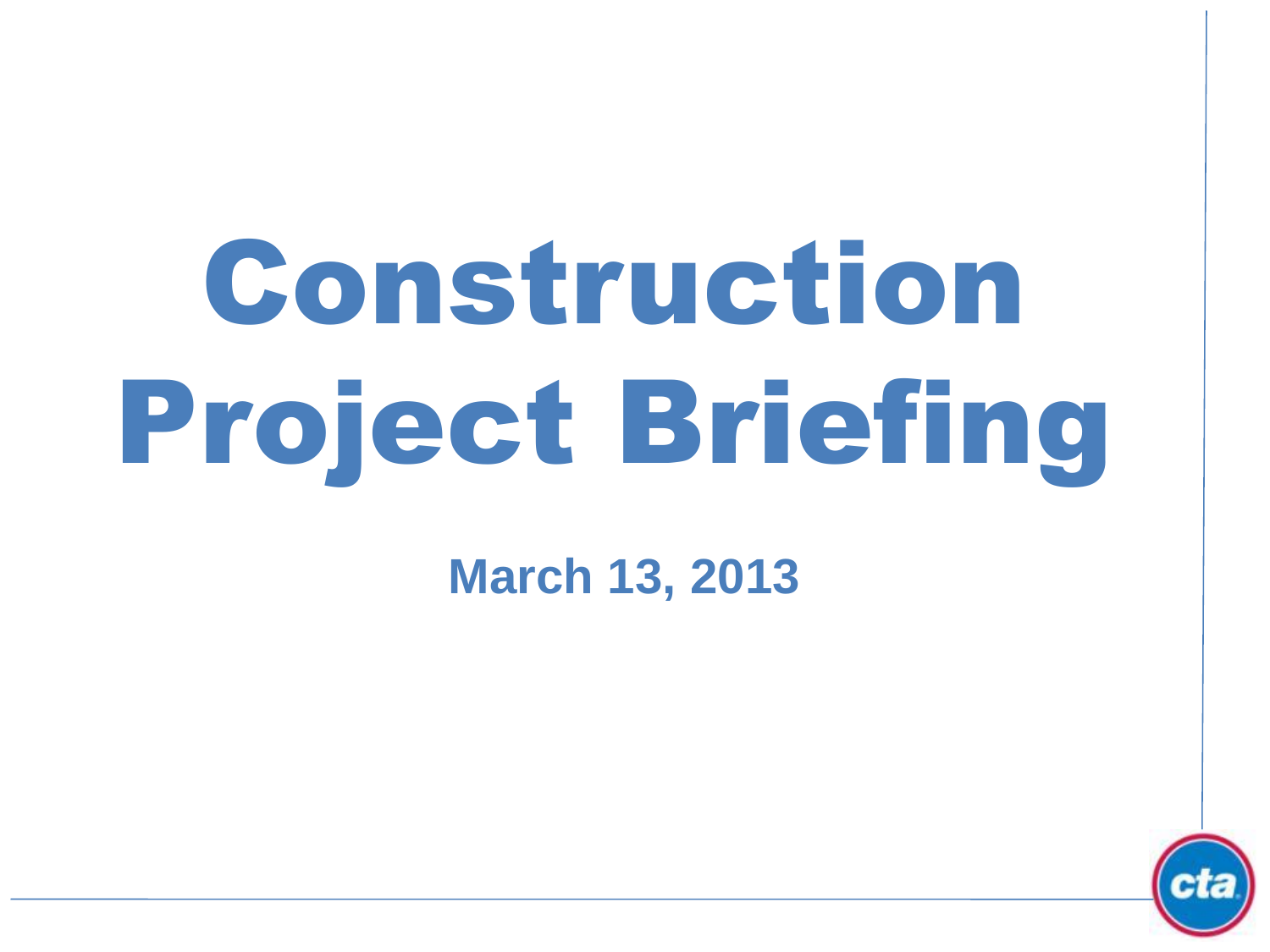# Today's Presentation

- **Loop Track**
- **Dan Ryan Track Project**
- **Bus Hoist Replacement Program – Phase 1**

**Forest Glen, South Shops, 77th Street Bus Garage**

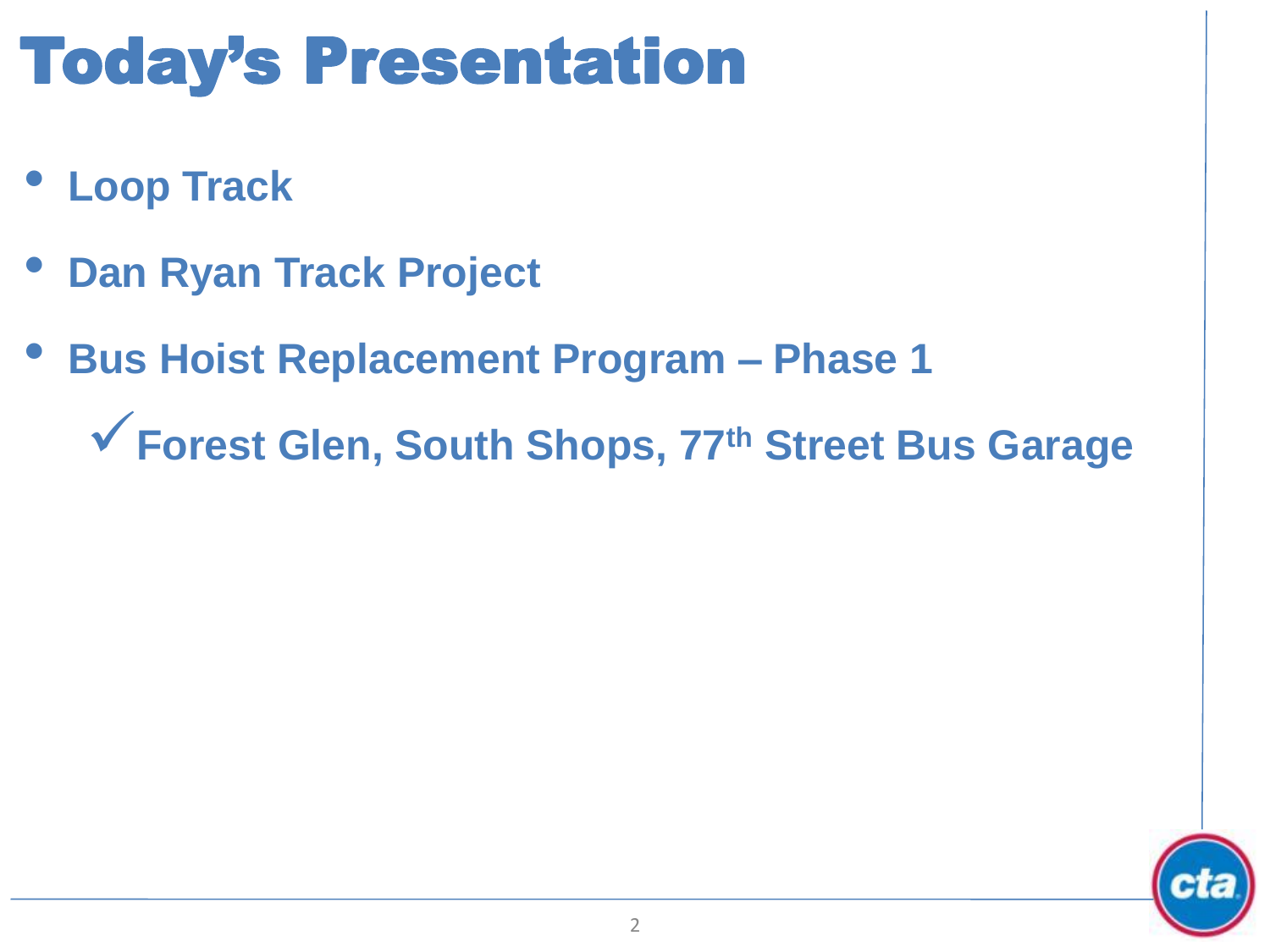### **Project Title: Loop Track Renewal Project Managing Department: Power & Way Construction**

| <b>Justification of Need:</b>                        | The existing track system and the components are beyond their useful life.                                                                                       |
|------------------------------------------------------|------------------------------------------------------------------------------------------------------------------------------------------------------------------|
| <b>Priority of Project:</b>                          | High                                                                                                                                                             |
| <b>Total Project Budget:</b>                         | \$53,026,306                                                                                                                                                     |
| <b>Construction Contract Value:</b>                  | \$34,545,713.56                                                                                                                                                  |
| Earned to Date:                                      | \$24.4M                                                                                                                                                          |
| Percent Change Orders to Construction<br>Contract:   | 2.2%                                                                                                                                                             |
| Percent Time Used to Date:                           | 100% for Milestone A-1, 85% for Milestone A-2                                                                                                                    |
| <b>Funding Source:</b>                               | 2010 State Capital Program                                                                                                                                       |
| Estimated Start Date/Estimated Length of<br>Project: | NTP issued September 14, 2011, Milestone A-1: 476 days to Substantial<br>Completion, Milestone A-2 (Tower 18 and Hubbard): 609 days to Substantial<br>Completion |
| Designer of Record:                                  | CTA In-House Design                                                                                                                                              |
| <b>Construction Manager/General Contractor:</b>      | PB America (CM), Ragnar Benson (GC)                                                                                                                              |
| Project Manager:                                     | Barney Gray (GM); Grace Ohs (PM)                                                                                                                                 |

#### **Detailed Overview of Scope:**

- The project consists of renewal of track on the Wells/Van Buren legs of the Loop, including Tower 18 and Tower 12 Junctions, and Hubbard Curve on the Brown Line.
- New components shall include ties, running rail, rail fasteners, guard rail, restraining rail, other track material, contact rail, contact rail insulators and anchors, footwalk, track access stairs, control panels, switch machines, rail lubricators, traction power and signal cabling.
- Special Track Work includes Tower 12 Junction, Tower 18 Junction, new double crossover near Washington/Wells and replacement of Left Hand & Right Hand crossovers near Adams/Wabash.

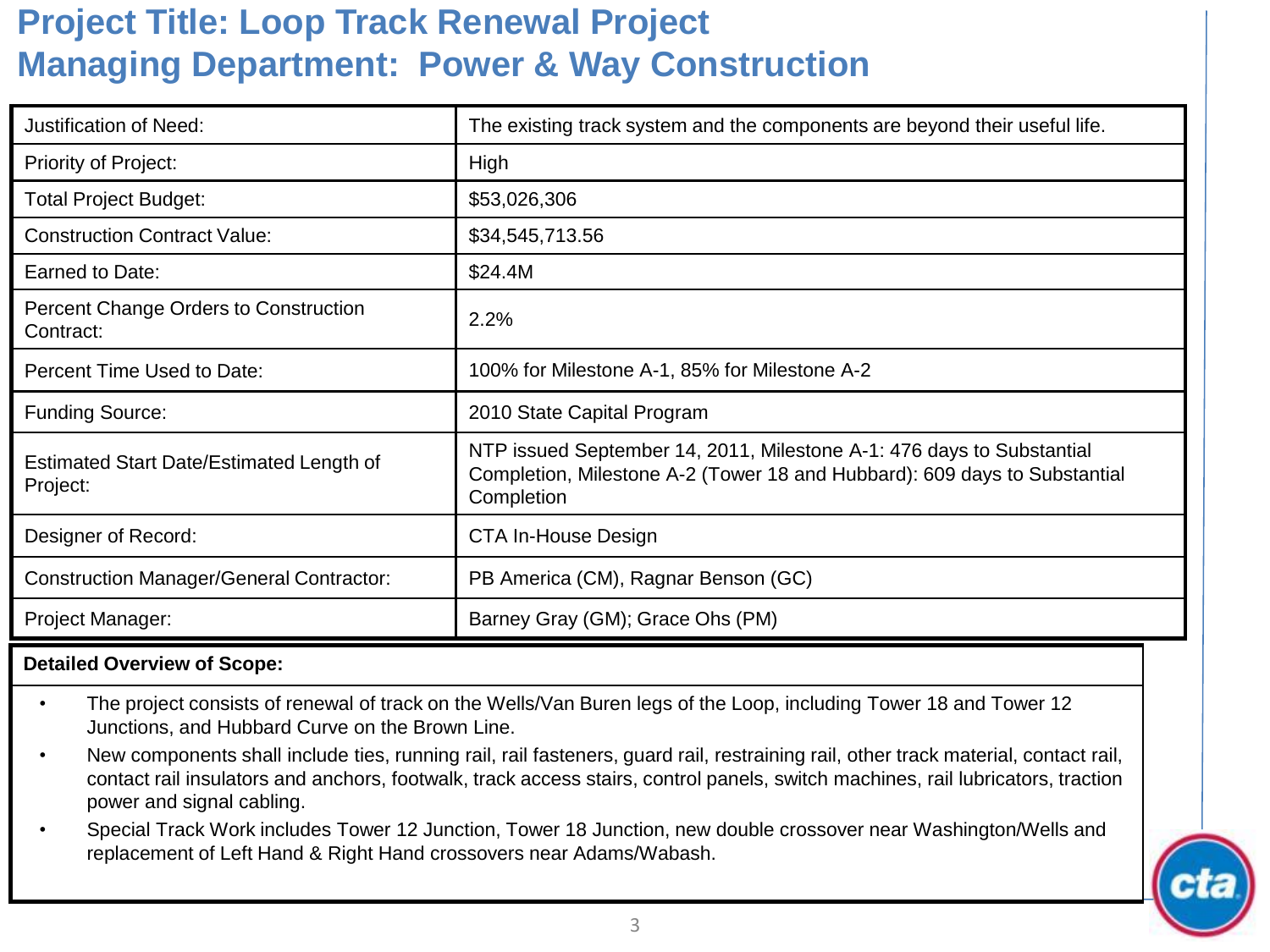# **Project Title: Loop Track Renewal Project Managing Department: Power & Way Construction**

| Impact on Customers:                | 16 Weekend line cuts and reroutes. 14 Nightly single tracks and reroutes. Work will<br>also be completed during two extended line cuts for the CDOT Wells Street Bridge<br>Project.                                       |
|-------------------------------------|---------------------------------------------------------------------------------------------------------------------------------------------------------------------------------------------------------------------------|
| Benefit to System:                  | Reduced maintenance costs, improved headways for revenue service, and improved<br>safety.                                                                                                                                 |
| Benefit to Community:               | Improved headways for revenue service and improved safety.                                                                                                                                                                |
| Impact on Accessibility:            | None.                                                                                                                                                                                                                     |
| Estimated # of Jobs Created:        | 140                                                                                                                                                                                                                       |
| <b>Customer Communication Need:</b> | Construction Activity Notices will be needed to alert businesses and residents to<br>weekend and night work. Station signage and Customer Assistants will be needed to<br>direct customers during weekend and night work. |

#### **Comparable Projects:**

- Dearborn Track Renewal
- Ravenswood and North Main Line Tie Renewal
- Loop Signal Project (Track Renewal on Lake and Wabash)

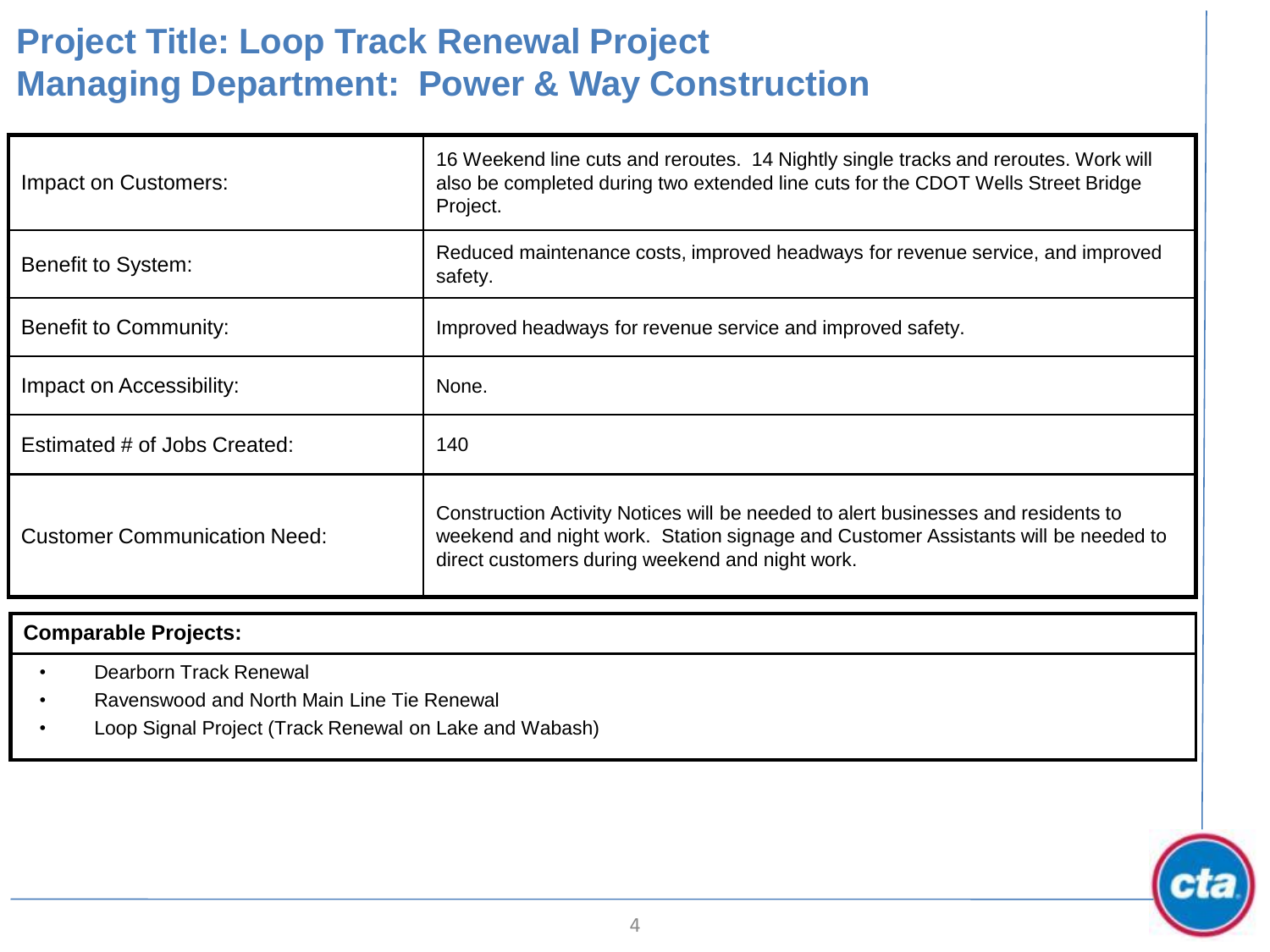# **Project Title: Loop Track Renewal Project Managing Department: Power & Way Construction**

#### **Construction Progress**

| <b>Phase</b> | <b>Description</b>                                                                                                                                                                                                                                                                                                                                                                                                                    | <b>Status</b> |
|--------------|---------------------------------------------------------------------------------------------------------------------------------------------------------------------------------------------------------------------------------------------------------------------------------------------------------------------------------------------------------------------------------------------------------------------------------------|---------------|
| Construction | Contractor requested substantial completion of Milestone A-1 on December 4, 2012.<br>CTA issued the Notice of Substantial Completion for Milestone A-1 on January 14, 2013<br>with the Punch List. Punch List work is in progress.<br>The first extended line cut for the Wells Street Bridge is scheduled for March 1, 2013-<br>March 11, 2013 to also complete CTA work at Tower 18 North and Center sections and<br>Hubbard Curve. | Ongoing       |

#### **Delay Explanation:**

- Change Order 1 extended the Substantial Completion Date from January 1, 2013 to May 15, 2013 for work at Tower 18. Tower 18 work will be coordinated with the two 9 day line cuts for the CDOT Wells Street Bridge Project.
- Hubbard Curve work will also be coordinated with the two 9 day line cuts for the CDOT Wells Street Bridge Project.

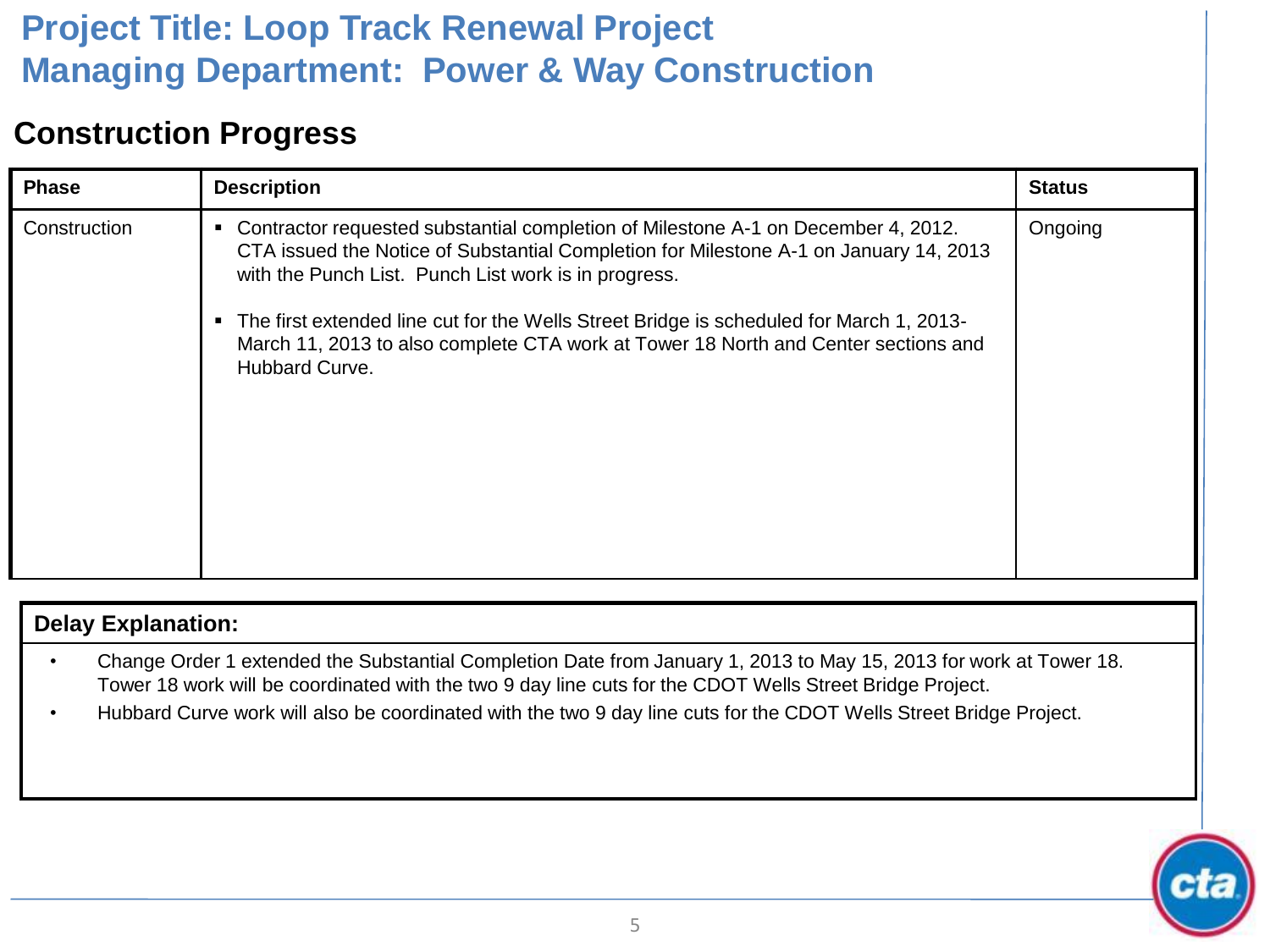# **Project Title: Dan Ryan Track Renewal and Station Improvements Managing Department: Power & Way Construction**

| <b>Justification of Need:</b>                     | The existing ties, rail and track components, as well the underlying ballast and<br>drainage systems have reached or exceeded their useful life. In addition, this<br>project is necessary to provide accessibility at all of the Dan Ryan stations and to<br>improve customer experience at these stations. |                                                                                    |  |
|---------------------------------------------------|--------------------------------------------------------------------------------------------------------------------------------------------------------------------------------------------------------------------------------------------------------------------------------------------------------------|------------------------------------------------------------------------------------|--|
| Priority of Project:                              | High                                                                                                                                                                                                                                                                                                         |                                                                                    |  |
| <b>Total Project Budget:</b>                      | \$425M                                                                                                                                                                                                                                                                                                       |                                                                                    |  |
| <b>Funding Source:</b>                            | RTA/IDOT CTA-2012-LI                                                                                                                                                                                                                                                                                         |                                                                                    |  |
| Designer of Record:                               | T.Y. Lin International; TranSystems Corporation                                                                                                                                                                                                                                                              |                                                                                    |  |
| <b>Construction Manager:</b>                      | <b>Parsons Brinckerhoff</b>                                                                                                                                                                                                                                                                                  |                                                                                    |  |
| Project Manager:                                  | Robert Wittmann (GM); Brittany Dyra (PM)                                                                                                                                                                                                                                                                     |                                                                                    |  |
|                                                   | <b>Track Renewal</b>                                                                                                                                                                                                                                                                                         | <b>Station Improvements</b>                                                        |  |
| <b>Construction Contract Value:</b>               | \$220,166,000                                                                                                                                                                                                                                                                                                | \$43,875,000                                                                       |  |
| Earned to Date:                                   | \$5.8M                                                                                                                                                                                                                                                                                                       | \$0.0M                                                                             |  |
| Percent Change Orders to Construction Contract:   | 0.0%                                                                                                                                                                                                                                                                                                         | 0.0%                                                                               |  |
| Percent Time Used to Date:                        | 19.6% (as of February)                                                                                                                                                                                                                                                                                       | 23.9% (as of February)                                                             |  |
| Estimated Start Date/Estimated Length of Project: | Notice To Proceed: October 4, 2012<br>Substantial Completion: October 24,<br>2014                                                                                                                                                                                                                            | Notice To Proceed: December 21, 2012<br>Substantial Completion: October 6,<br>2013 |  |
| <b>General Contractor:</b>                        | Kiewit Infrastructure Co.                                                                                                                                                                                                                                                                                    | F.H. Paschen, S. N. Nielsen &<br>Associates, LLG                                   |  |

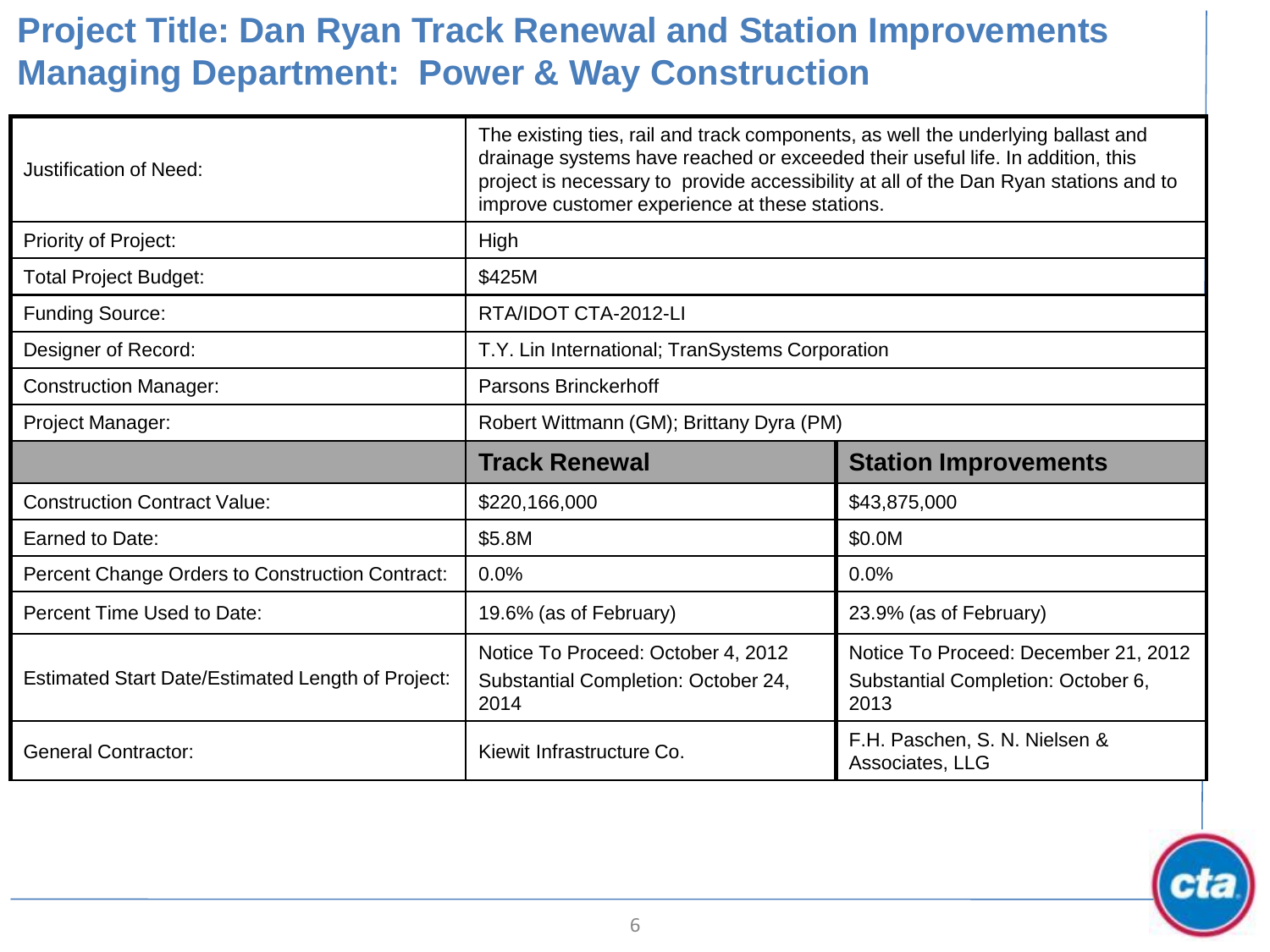# **Project Title: Dan Ryan Track Renewal and Station Improvements Managing Department: Power & Way Construction**

| Impact on Customers:         | The Dan Ryan Red Line branch from Cermak to 95 <sup>th</sup> will be shutdown for 154 days<br>from May 19th, 2013 to October 20, 2013. There may be single track outages prior to<br>the line cut to perform preparatory work. |
|------------------------------|--------------------------------------------------------------------------------------------------------------------------------------------------------------------------------------------------------------------------------|
| Benefit to System:           | Reduced maintenance costs; Improved reliability; New infrastructure                                                                                                                                                            |
| Benefit to Community:        | Improved customer travel times by eliminating slow zones; New elevators at Garfield,<br>$63rd$ and $87th$                                                                                                                      |
| Impact on Accessibility:     | Garfield, 63 <sup>rd</sup> and 87 <sup>th</sup> stations will be accessible.                                                                                                                                                   |
| Estimated # of Jobs Created: | 1150                                                                                                                                                                                                                           |
| Customer Communication Need: | Preliminary outreach started last fall. A comprehensive outreach plan will be<br>implemented to ensure all customers clearly understand travel alternatives and<br>construction impacts.                                       |

#### **Detailed Overview of Scope:**

- The limits of the project are the South subway portal near 16<sup>th</sup>/Clark on the north to approximately 95<sup>th</sup> Street on the south and including portions of the 18<sup>th</sup> Connector.
- Replacement of deteriorated track components, including new running rail, ties, fasteners, ballast, and drainage improvements. Structural work includes expansion joint replacement, new waterproofing, concrete repairs. Systems work includes contact rail replacement, new supplemental negative return, temporary relocation and/or replacement of existing signal and communications infrastructure.
- Rehabilitation of various architectural, civil, structural, mechanical and electrical elements at eight (8) stations along the Dan Ryan Red Line branch: Cermak/Chinatown, Sox/35<sup>th</sup>, 47<sup>th</sup>, Garfield, 63<sup>rd</sup>, 69<sup>th</sup>, 79<sup>th</sup>, and 87<sup>th</sup>. This work includes interior and exterior painting, platform canopy repairs, lighting and window repairs, and station cleaning.
- Construction of new elevators at Garfield, 63<sup>rd</sup> and 87<sup>th</sup> stations.
- New railing at the 69<sup>th</sup> St. bus bridge.

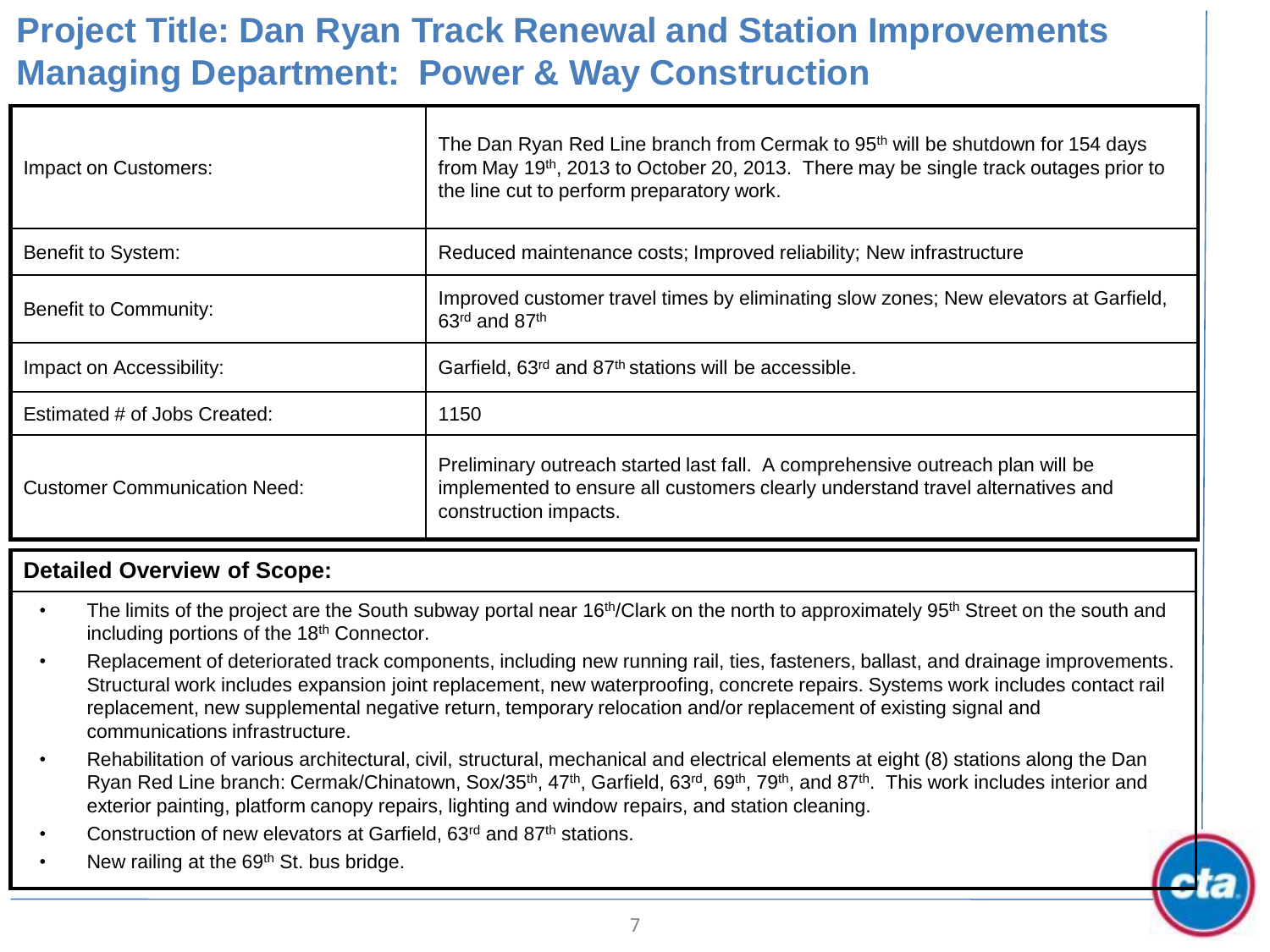## **Project Title: Dan Ryan Track Renewal and Station Improvements Managing Department: Power & Way Construction**

#### **Construction Progress**

| <b>Phase</b> | <b>Description</b>                                                                                                                              | <b>Status</b> |
|--------------|-------------------------------------------------------------------------------------------------------------------------------------------------|---------------|
| Construction | • Track Contractor's Baseline Schedule Approved.<br>Station Contractor's Baseline Schedule under review.                                        | Ongoing       |
|              | • Track Contractor achieved substantial completion of Milestones 1 and 3.<br>Station Contractor achieved substantial completion of Milestone 2. |               |
|              | • Track Contractor is performing pre-validation testing of the signal system.                                                                   |               |
|              | • Production continues for key materials including ties, ballast, running rail,<br>contact rail, signal and traction power cable.               |               |
|              | • Track and Station Contractors are performing field surveys of existing<br>conditions.                                                         |               |
|              | • Station Contractor is preparing key submittals in order to obtain approval<br>for production of the elevators.                                |               |

**Delay Explanation:**

• N/A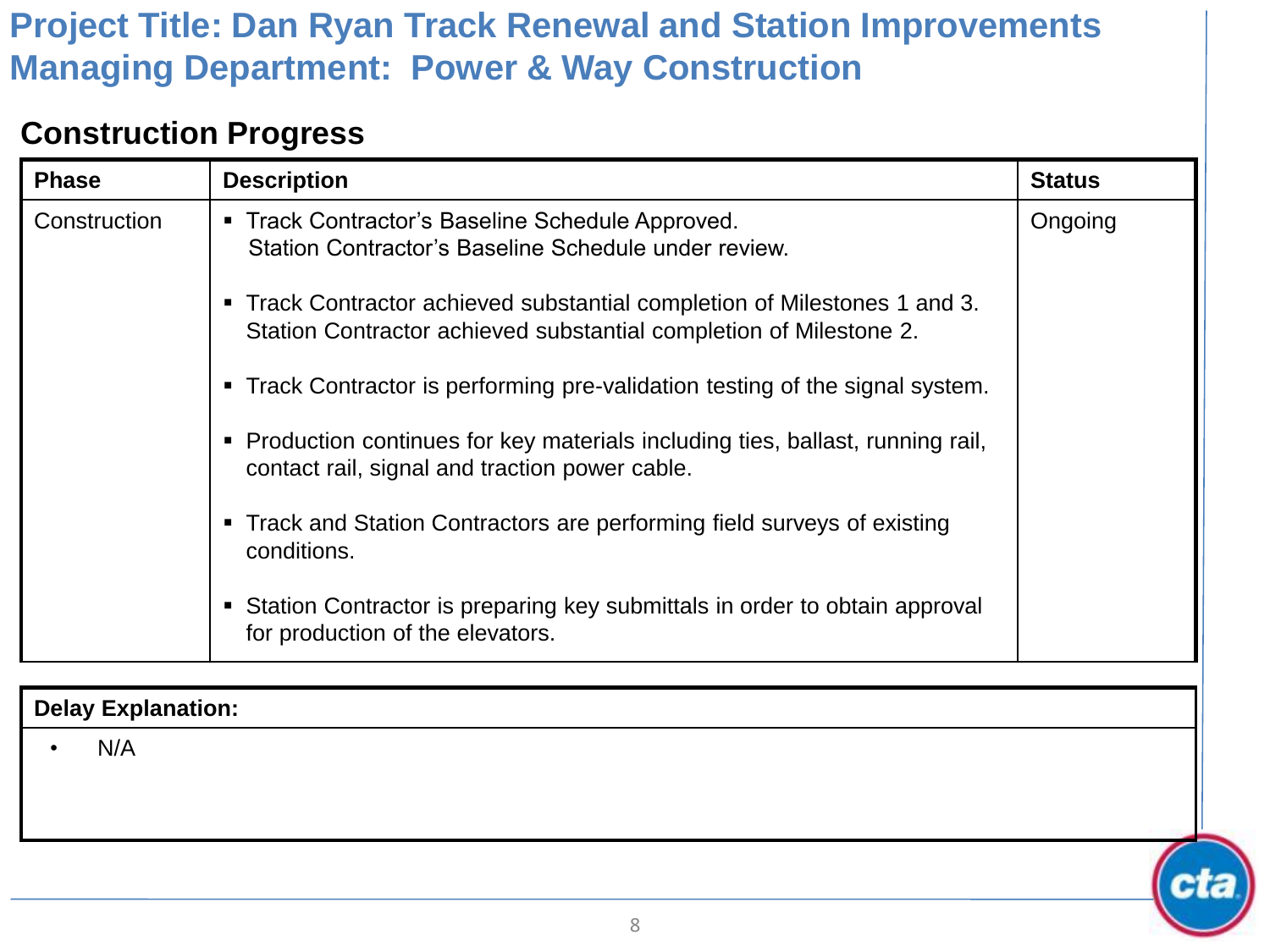| Justification of Need:                               | The existing bus hoists are beyond their useful life and many are not functioning. |
|------------------------------------------------------|------------------------------------------------------------------------------------|
| Priority of Project:                                 | High                                                                               |
| <b>Bus Hoist Equipment Contract Value:</b>           | \$1,668,052                                                                        |
| <b>Construction Contract Value:</b>                  | \$2,130,676                                                                        |
| Earned to Date:                                      | 25%                                                                                |
| Percent Change Orders to Construction<br>Contract:   | 0%                                                                                 |
| Percent Time Used to Date:                           | 35%                                                                                |
| <b>Funding Source:</b>                               | FTA and RTA Grants                                                                 |
| Estimated Start Date/Estimated Length of<br>Project: | NTP 11/21/12 and the anticipated completion date is 8/16/13.                       |
| Designer of Record:                                  | <b>TranSystems Corporation</b>                                                     |
| <b>Construction Manager/General Contractor:</b>      | Jacobs (CM), Paul Borg Construction (GC), Stertil-Koni (Equipment)                 |
| Project Manager:                                     | Steve Mascheri (GM); Shawn Riley (PM)                                              |

#### **Detailed Overview of Scope:**

Replacement of bus maintenance lifts including drainage, electrical work, and maintenance pads. Project has been sequenced to mitigate interference to CTA Bus Operations.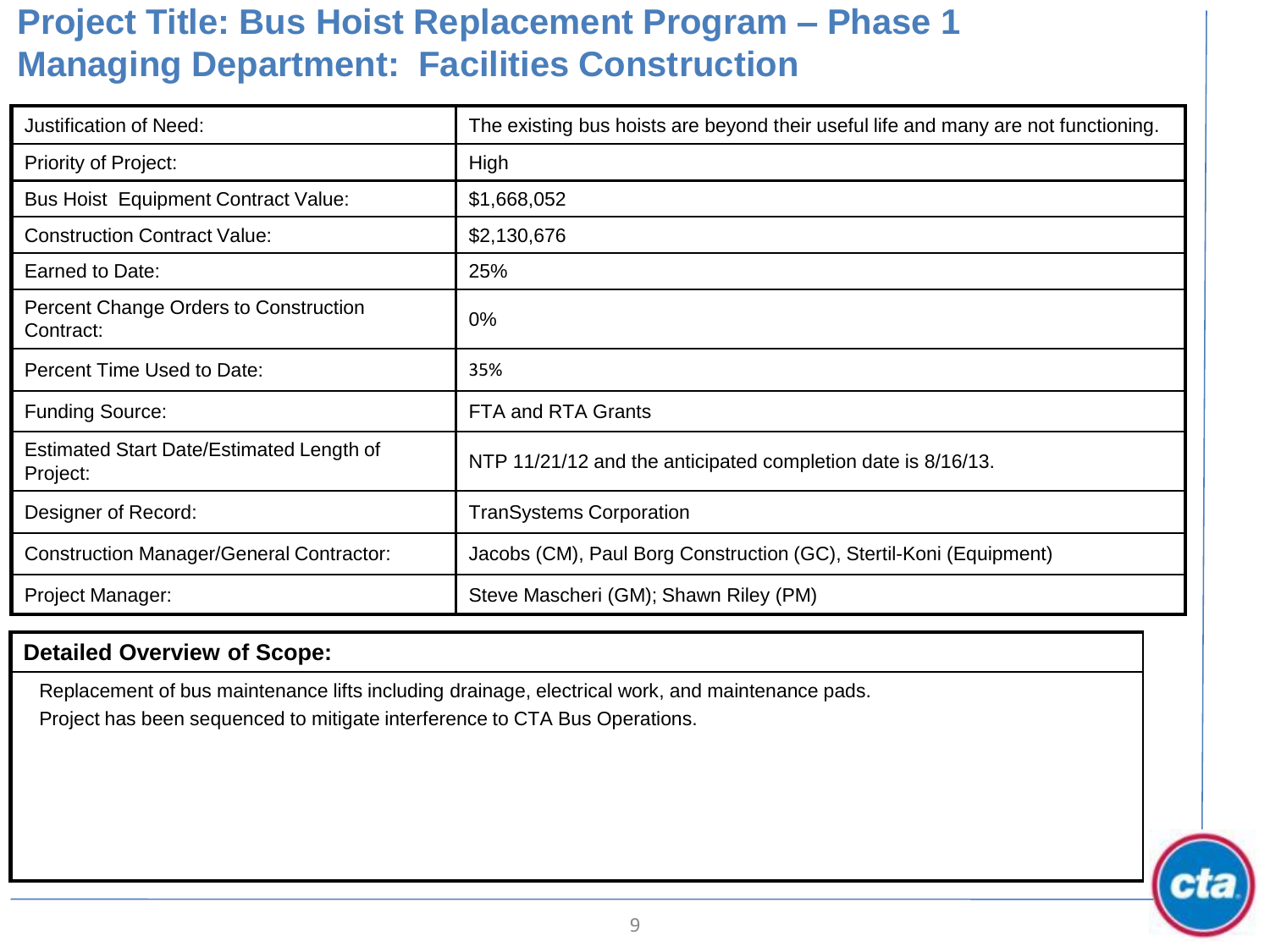| Impact on Customers:                | N/A                                                                                     |
|-------------------------------------|-----------------------------------------------------------------------------------------|
| Benefit to System:                  | Improved capacity for maintenance facilities and reliable equipment for bus operations. |
| Benefit to Community:               | N/A                                                                                     |
| Impact on Accessibility:            | None                                                                                    |
| Estimated # of Jobs Created:        | 25                                                                                      |
| <b>Customer Communication Need:</b> | None                                                                                    |

#### **Comparable Projects:**

• N/A

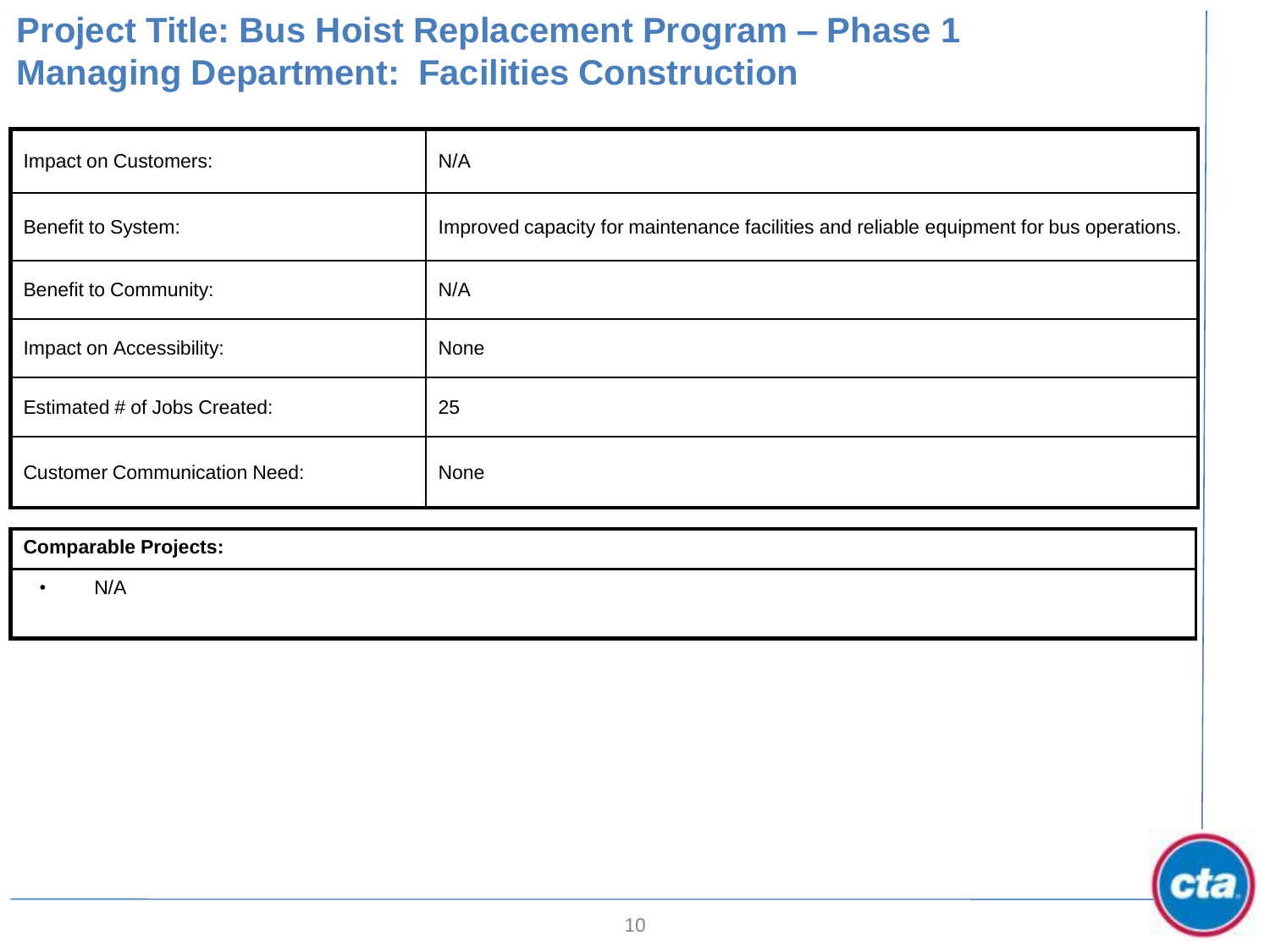#### **Construction Progress**

| <b>Phase</b> | <b>Description</b>                                                                                                                                                                                                                                                                                                                                                                                                                                                                 | <b>Status</b> |
|--------------|------------------------------------------------------------------------------------------------------------------------------------------------------------------------------------------------------------------------------------------------------------------------------------------------------------------------------------------------------------------------------------------------------------------------------------------------------------------------------------|---------------|
| Construction | • Project has been sequenced to mitigate interference to Bus Operations<br>Forest Glen - Work at 4 of 7 pits has begun<br>South Shops – Work at 2 of 4 pits has begun<br>77 <sup>th</sup> Garage - Work at 2 of 11 pits has begun<br>Existing pits and slabs have been removed<br>Underground plumbing has started at 77 <sup>th</sup><br>Pit slabs and walls have been poured at Forest Glen and South Shops<br>п.<br>Slab is ready to be poured at Forest Glen<br>$\blacksquare$ | Ongoing       |

#### **Delay Explanation:**

Elevation differential in underground drainage has resulted in the requirement to place new drainage lines as opposed to tying into existing drainage lines.

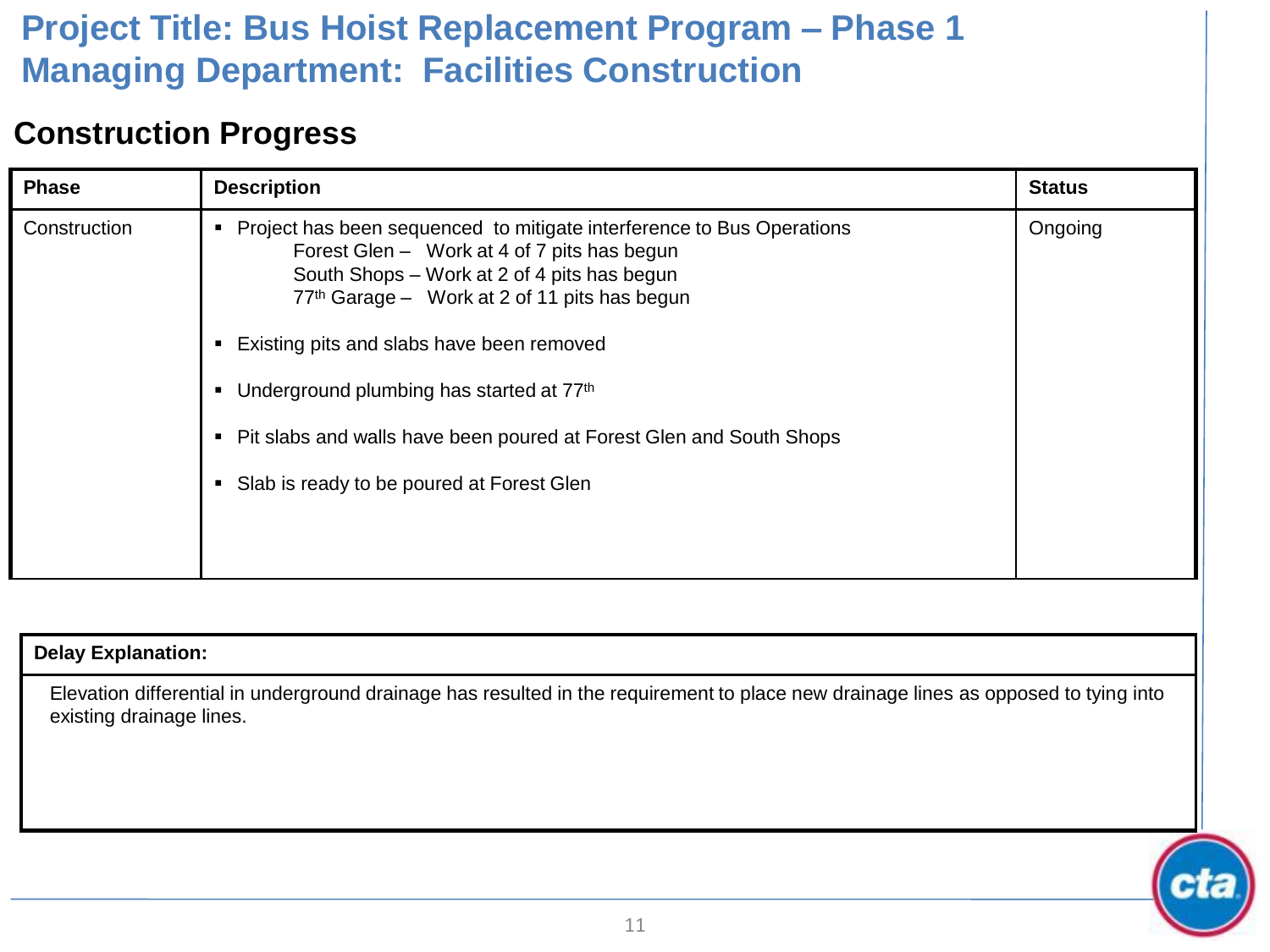

**Forest Glen Bus Garage – Pouring Pit Slab and Installing Rebar for Slab**